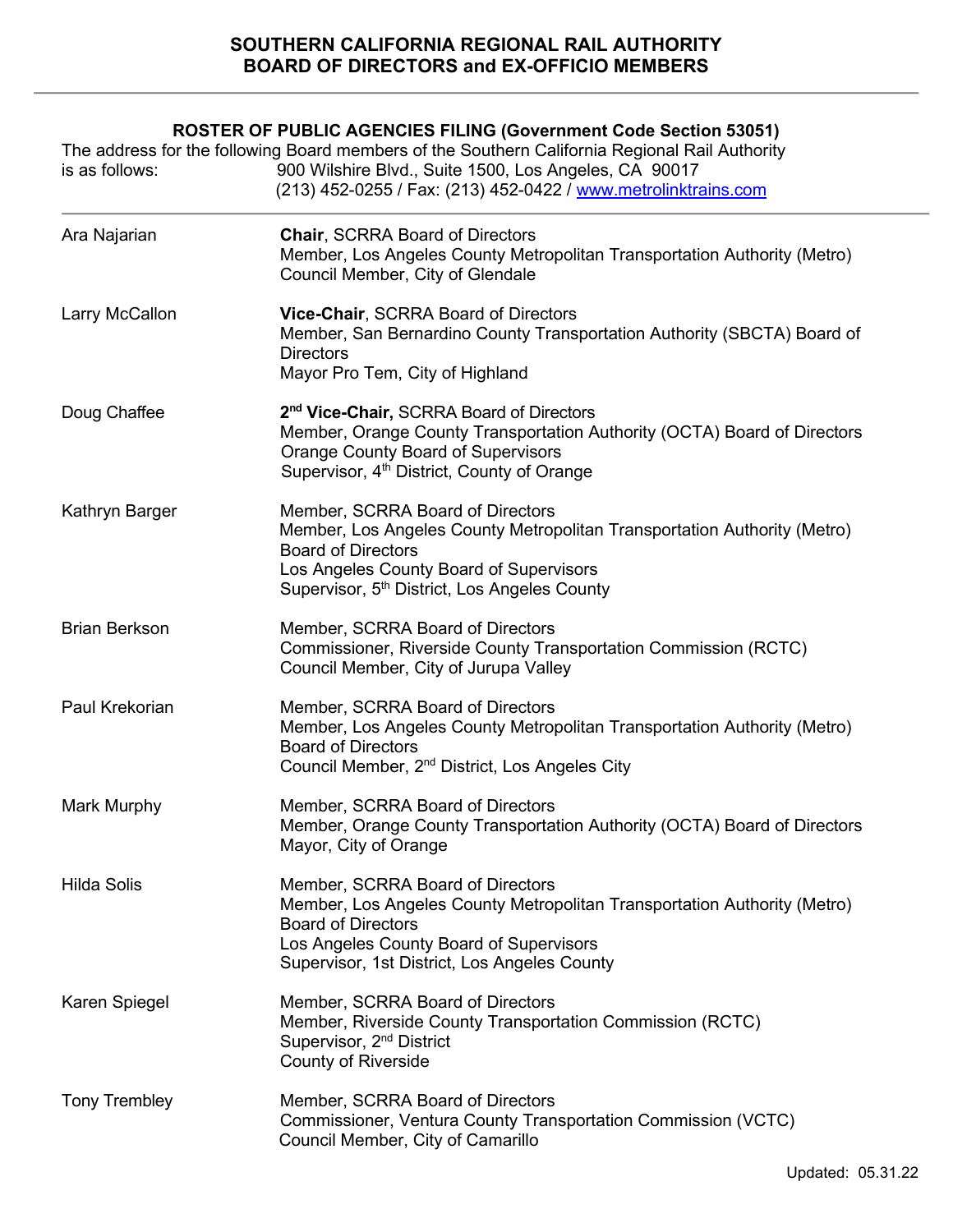| Alan D. Wapner       | Member, SCRRA Board of Directors<br>Member, San Bernardino County Transportation Authority (SBCTA) Board of<br><b>Directors</b><br>Mayor Pro Tem, City of Ontario     |  |  |
|----------------------|-----------------------------------------------------------------------------------------------------------------------------------------------------------------------|--|--|
| <u>ALTERNATES</u>    |                                                                                                                                                                       |  |  |
| Walter Allen, III    | Alternate, SCRRA Board of Directors<br>Los Angeles County Metropolitan Transportation Authority (Metro) Appointee<br>Council Member, City of Covina                   |  |  |
| <b>Daniel Chavez</b> | Alternate, SCRRA Board of Directors<br>Commissioner, Ventura County Transportation Commission (VCTC)                                                                  |  |  |
| Javier "John" Dutrey | Alternate, SCRRA Board of Directors<br>Member, San Bernardino County Transportation Authority (SBCTA) Board of<br><b>Directors</b><br>Mayor, City of Montclair        |  |  |
| <b>Jeff Hewitt</b>   | Alternate, SCRRA Board of Directors<br>Commissioner, Riverside County Transportation Commission (RCTC)<br>Supervisor, 5 <sup>th</sup> District, Riverside County      |  |  |
| Ray Marquez          | Alternate, SCRRA Board of Directors<br>Member, San Bernardino County Transportation Authority (SBCTA) Board of<br><b>Directors</b><br>Vice Mayor, City of Chino Hills |  |  |
| Roxana Martinez      | Alternate, SCRRA Board of Directors<br>Los Angeles County Metropolitan Transportation Authority (Metro) Appointee                                                     |  |  |
| Lisa Middleton       | Alternate, SCRRA Board of Directors<br>Commissioner, Riverside County Transportation Commission (RCTC)<br>Mayor Pro Tem, City of Palm Springs                         |  |  |
| Pam O'Connor         | Alternate, SCRRA Board of Directors<br>Los Angeles County Metropolitan Transportation Authority (Metro) Appointee                                                     |  |  |
| <b>Maria Morales</b> | Alternate, SCRRA Board of Directors<br>Los Angeles County Metropolitan Transportation Authority (Metro) Appointee                                                     |  |  |
| Tam Nguyen           | Alternate, SCRRA Board of Directors<br>Member, Orange County Transportation Authority (OCTA) Board of Directors<br><b>OCTA Public Member</b>                          |  |  |
| <b>VACANT</b>        | Alternate, SCRRA Board of Directors<br>Orange County Transportation Authority (OCTA) Board of Directors                                                               |  |  |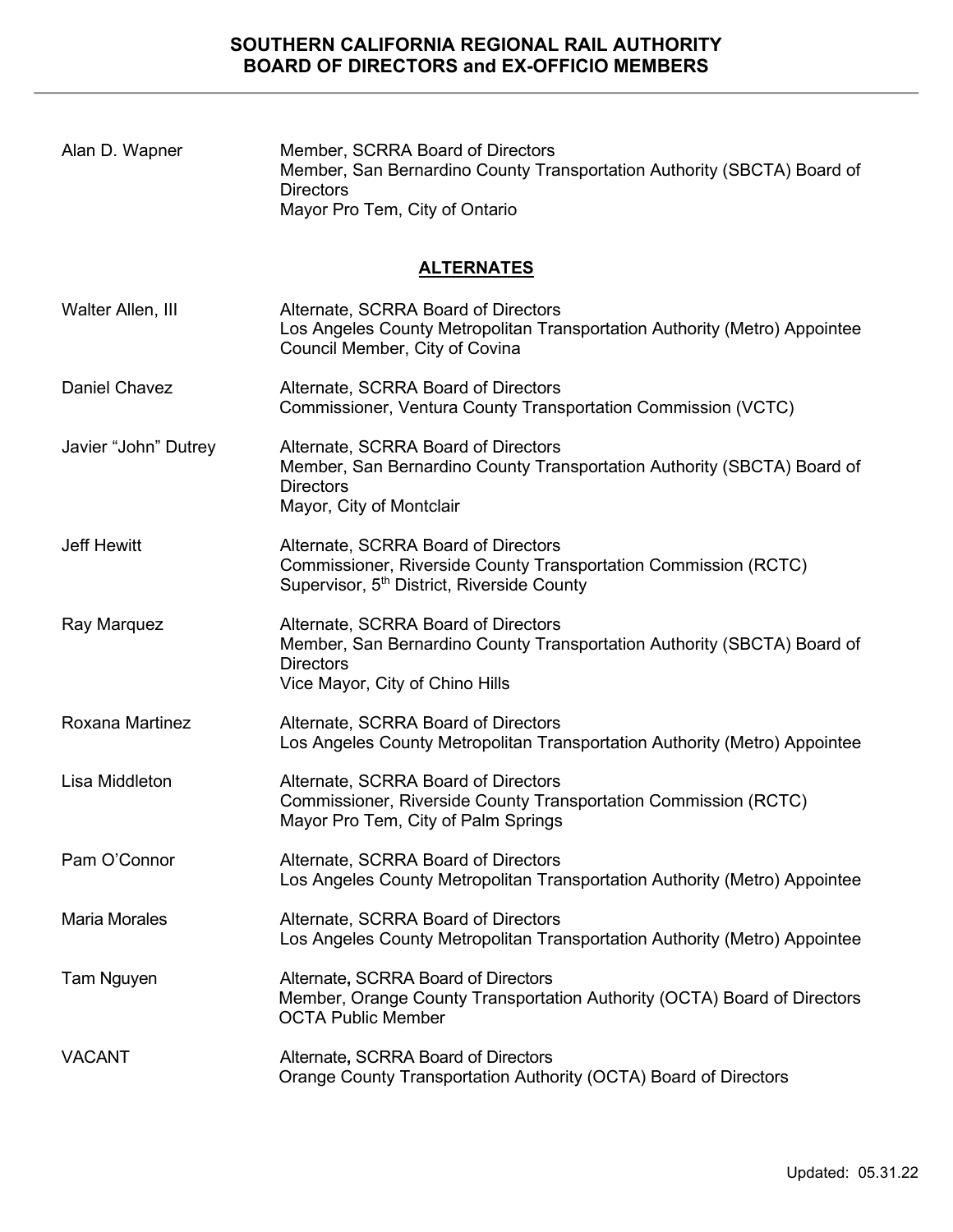## **EX-OFFICIO MEMBERS**

# **San Diego Association of Governments**

| Joe Mosca  | <b>SANDAG Representative</b>      |
|------------|-----------------------------------|
|            | Council Member, City of Encinitas |
| Alternate: |                                   |

Kellie Hinze SANDAG Representative Council Member, City of Encinitas

#### **Southern California Association of Governments**

| Art Brown           | <b>SCAG Regional Council 21st District Representative</b><br>Mayor, City of Buena Park |
|---------------------|----------------------------------------------------------------------------------------|
| State of California |                                                                                        |
| Tony Tavares        | <b>District Director, Caltrans District 7</b>                                          |

Alternate:

Paul Marquez Deputy District Director for Planning, Caltrans District 7